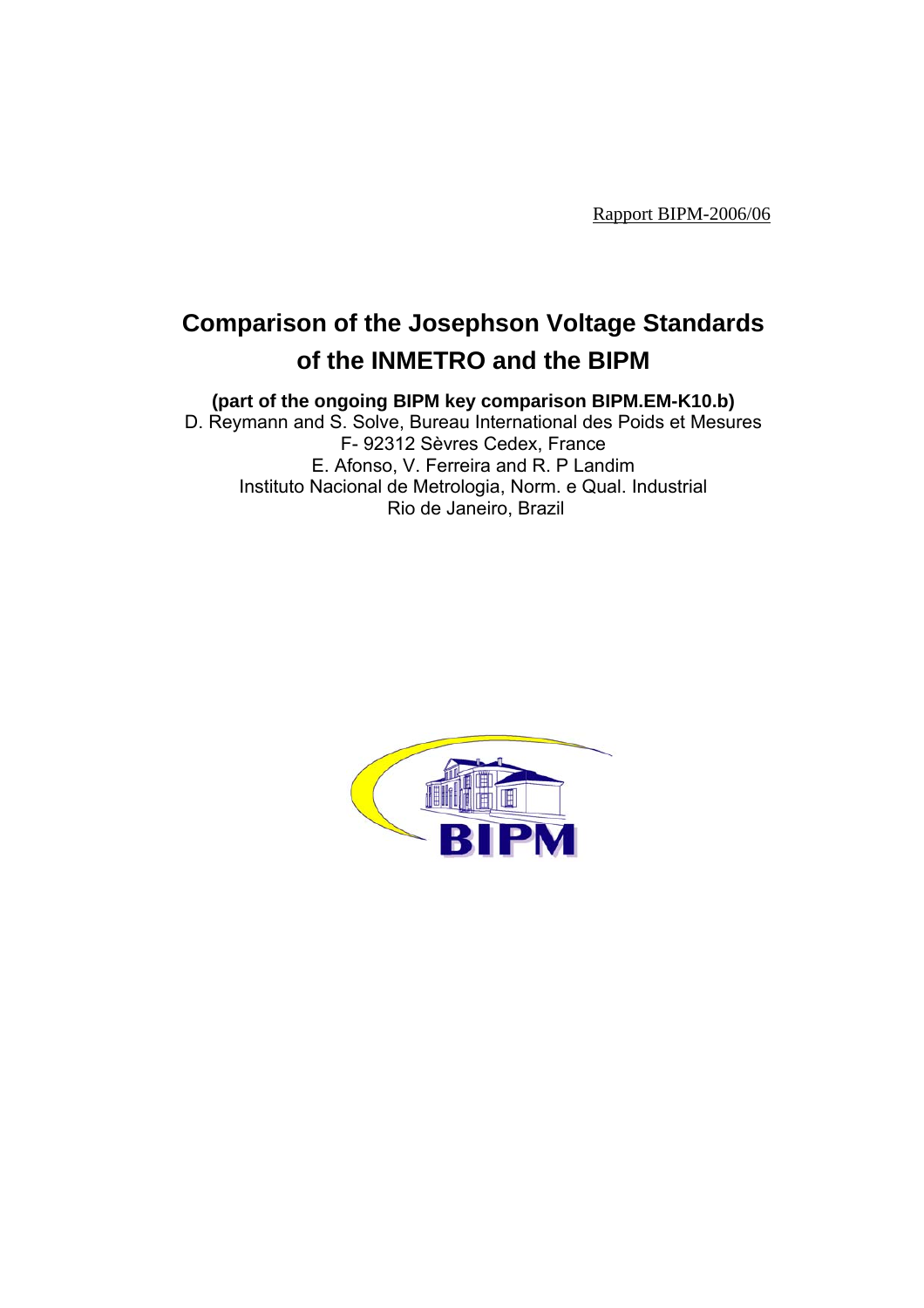# **Comparison of the Josephson Voltage Standards of the INMETRO and the BIPM**

## **(part of the ongoing BIPM key comparison BIPM.EM-K10.b)**

D. Reymann and S. Solve, Bureau International des Poids et Mesures F- 92312 Sèvres Cedex, France E. Afonso, V. Ferreira and R. P Landim Instituto Nacional de Metrologia, Norm. e Qual. Industrial Rio de Janeiro, Brazil

**Abstract.** A comparison of the 10 V Josephson array voltage standard of the Bureau International des Poids et Mesures (BIPM) was made with that of the National Institute of Metrology, Standardization and Industrial Quality (INMETRO), Rio de Janeiro, Brazil, in April 2006. The results are in fairly good agreement and the overall relative uncertainty is less than 2.0 parts in 10 $^9$ .

#### **1. Introduction**

In 2004, the BIPM sent a questionnaire to the national laboratories to propose a new type of comparison, where a stable reference voltage produced across the BIPM Josephson array is measured using the ensemble of the laboratories' Josephson array voltage standards (JAVS). This would allow direct comparison with the routine measurement technique used for calibrations in the laboratories, requiring only the BIPM array (not both arrays) to maintain a perfectly stable output during the measurements. This article describes the comparison of the BIPM 10 V standard with that of the National Institute of Metrology, Standardization and Industrial Quality (INMETRO), carried out at INMETRO in April 2006.

## **2. Comparison equipment**

#### *2.1 The BIPM JAVS*

The part of the BIPM JAVS used in this comparison comprises the cryoprobe with a Hypres 10 V SIS array, the microwave equipment and the bias source for the array. The Gunn diode frequency is stabilized using an EIP 578 counter and an ETL/Advantest stabilizer. To visualize the array characteristic, while keeping the array floating from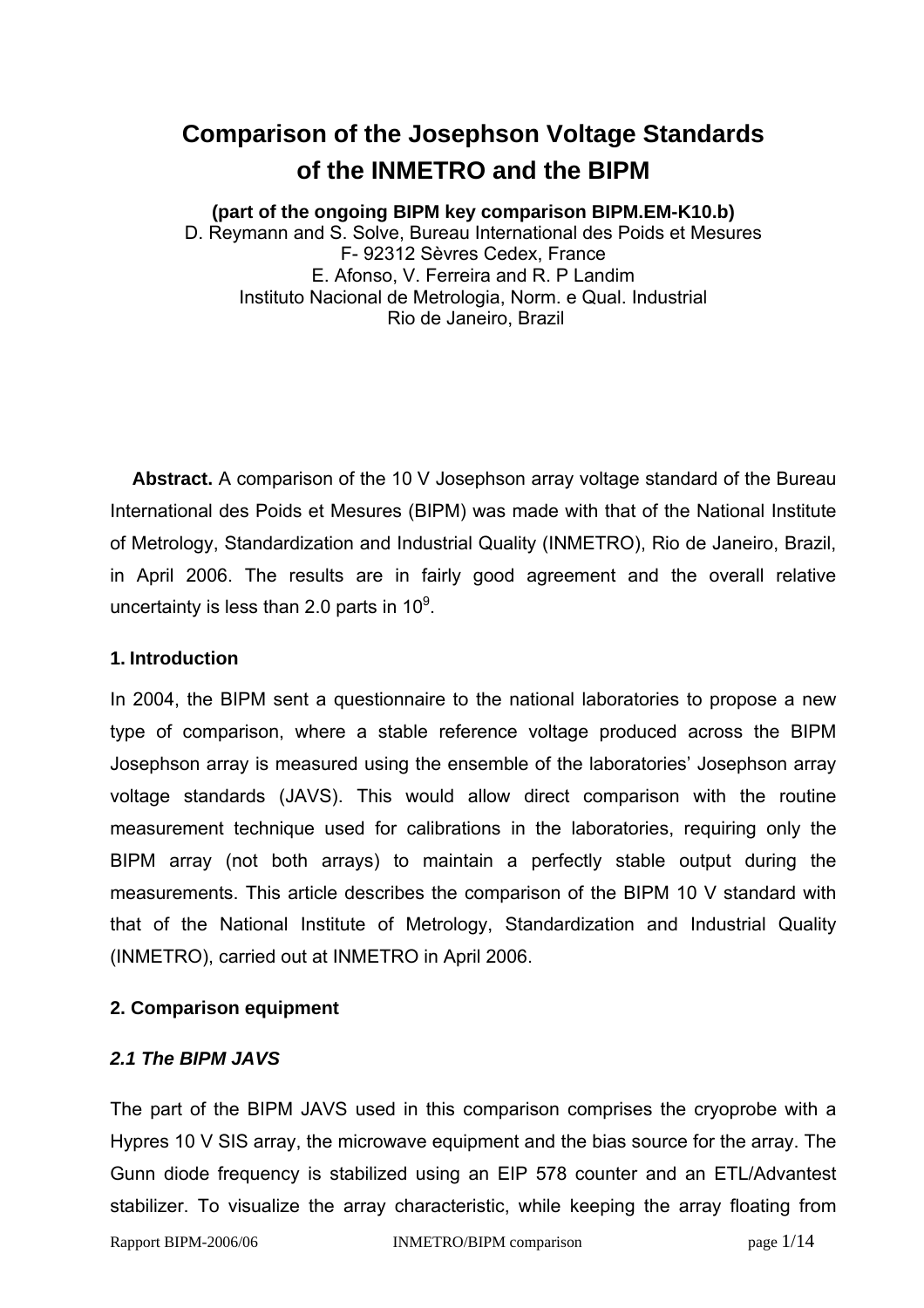ground, an optical isolation amplifier is placed between the array and the oscilloscope; during the measurements, the array is disconnected from this instrument. To verify the step stability, an HP 34401 A digital voltmeter (DVM) is used to measure the voltage between the array voltage measurement leads. The series resistance of the measurement leads is 4  $\Omega$ , and the value of the thermal electromotive forces (EMFs) is less than 50 nV. The leakage resistance between the measurement leads is greater than  $10^{11}$  O

## *2.2 The INMETRO JAVS*

The INMETRO JAVS is routinely used to calibrate Zener diode-based standards. The INMETRO's working standards and some customer's standards are directly measured against the JAVS, thereby significantly reducing the traceability chain. The 10 V SIS array (Hypres) is mounted on an HPD CP-525 cryoprobe and biased by a programmable current source. The RF source is a Millitech Gunn diode with a central frequency at 75 GHz, and the working frequency is locked by an EIP578B frequency counter. The system was assembled in 2005 and has been operational since then. Step biasing, array monitoring and the connection of the Zener under test are operated automatically by software. The array is floating with respect to ground. The voltage from the detector (HP 3458) and the frequency from the EIP counter are monitored and stored in an electronic file. The GPIB interface for reading the measurement instruments is optically isolated from the computer. The 10 MHz reference signal for the EIP counter distributed by a GPS receiver is also electrically isolated. Some further details:

- Type of array: 10 V SIS, manufactured by Hypres, s/n KL164B-5;
- Detector: HP 3458, scale used for the measurement sequence 100 mV;
- Bias source: Vmetrix JBS-500;
- Array: disconnected from the bias source during measurements;
- Software used: Nistvolt, version 6.0 (June 1999);
- Frequency source stabilizer: counter EIP 578B;
- Measurement reversing switch: Dataproof scanner this device was not used during the comparison; the output of the BIPM array was connected to the INMETRO device through a BIPM low thermal EMF switch;
- Thermal EMFs: *see* Appendix C;
- Impedance of measurement leads approximately 20  $\Omega$ ;
- Leakage resistance approximately 2  $\times$  10<sup>11</sup> Ω.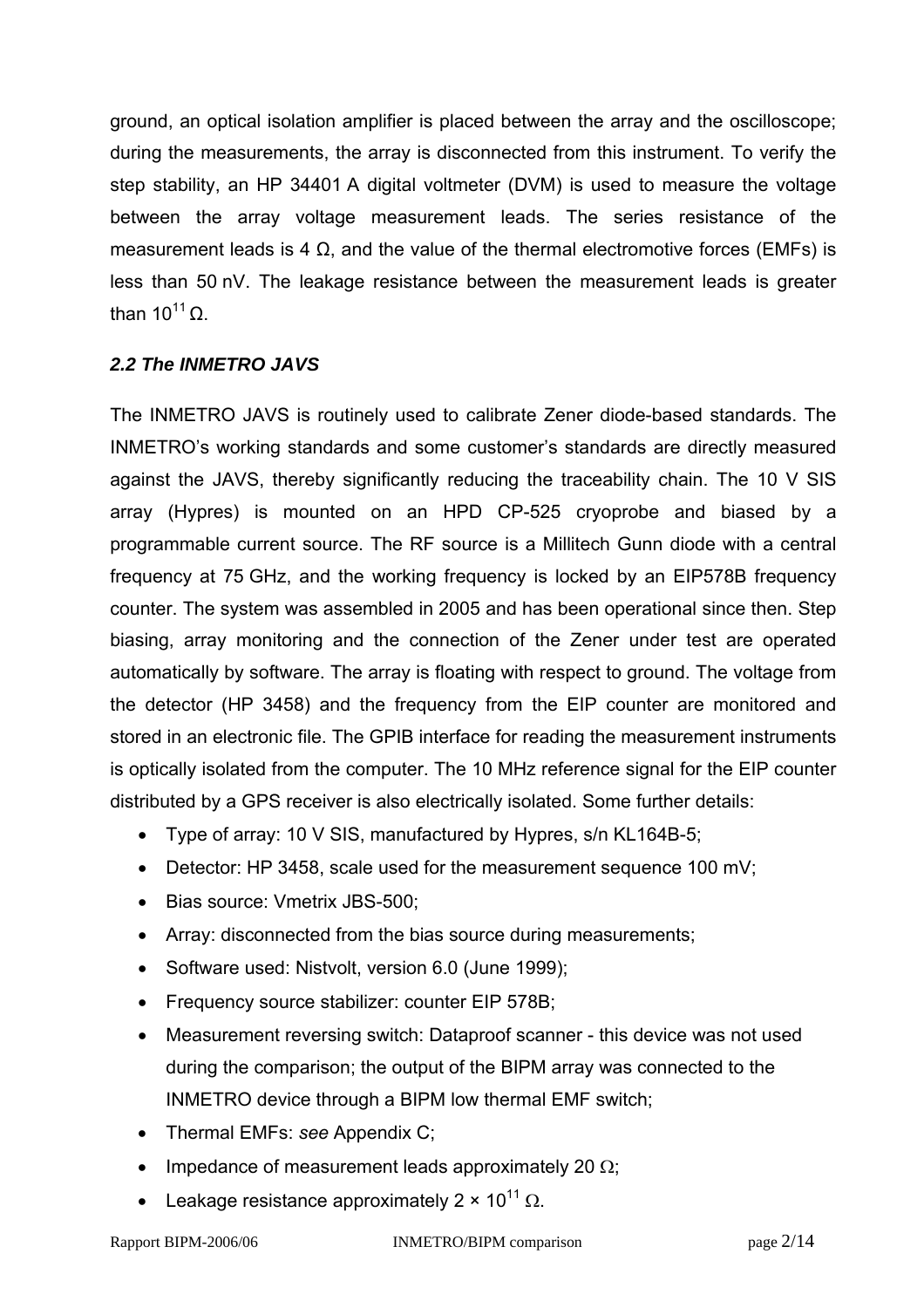### **3. Comparison procedures**

In the normal comparison procedure, the DVM used to verify the step stability of the BIPM array is placed across the voltage bias leads. For the INMETRO comparison, this resulted in poor stability of the steps, probably due to electromagnetic interference (EMI). This problem was resolved by connecting the DVM across the voltage measurement leads where the filter is more efficient. During the preparatory measurements carried out on 6 April 2006 the input resistance of the DVM was left in the "default" position (10 MΩ). This created a shunting effect which resulted in output voltage errors that were only understood on 9 April. The DVM was then set to the "high input resistance" position.

Measurements carried out from 10 to 12 April 2006 are described in detail in Appendix A.

During the measurements, both arrays were disconnected from their bias sources. The two arrays were connected in series via the BIPM low thermal EMF switch, always used in the same position. In the option "B" procedure, the INMETRO's JAVS was used to measure the BIPM array voltage as if it were a Zener voltage standard. In the INMETRO's Zener measurements procedure, the polarity of the array voltage is reversed by reversing the bias current polarity; and polarity reversal of the Zener voltage reference is performed with the scanner. During the present comparison, only the biases of the two arrays were reversed and no switch reversal was made. Both systems were floating from ground during the measurements.

#### **4. Description of the measurements**

The following is a brief description of the procedure used by the Nistvolt program to obtain a single measurement of the voltage of a Zener.

A) The Zener and the array are connected in series with the detector. The microwave source is off and the bias source is not connected to the array. The detector, on the 10 V scale, measures the Zener voltage in order to compute the bias voltage and the step number for the next part of the measurements. The microwave source is then turned on and the free running frequency is measured; the microwave source frequency is locked at a value near this free running frequency.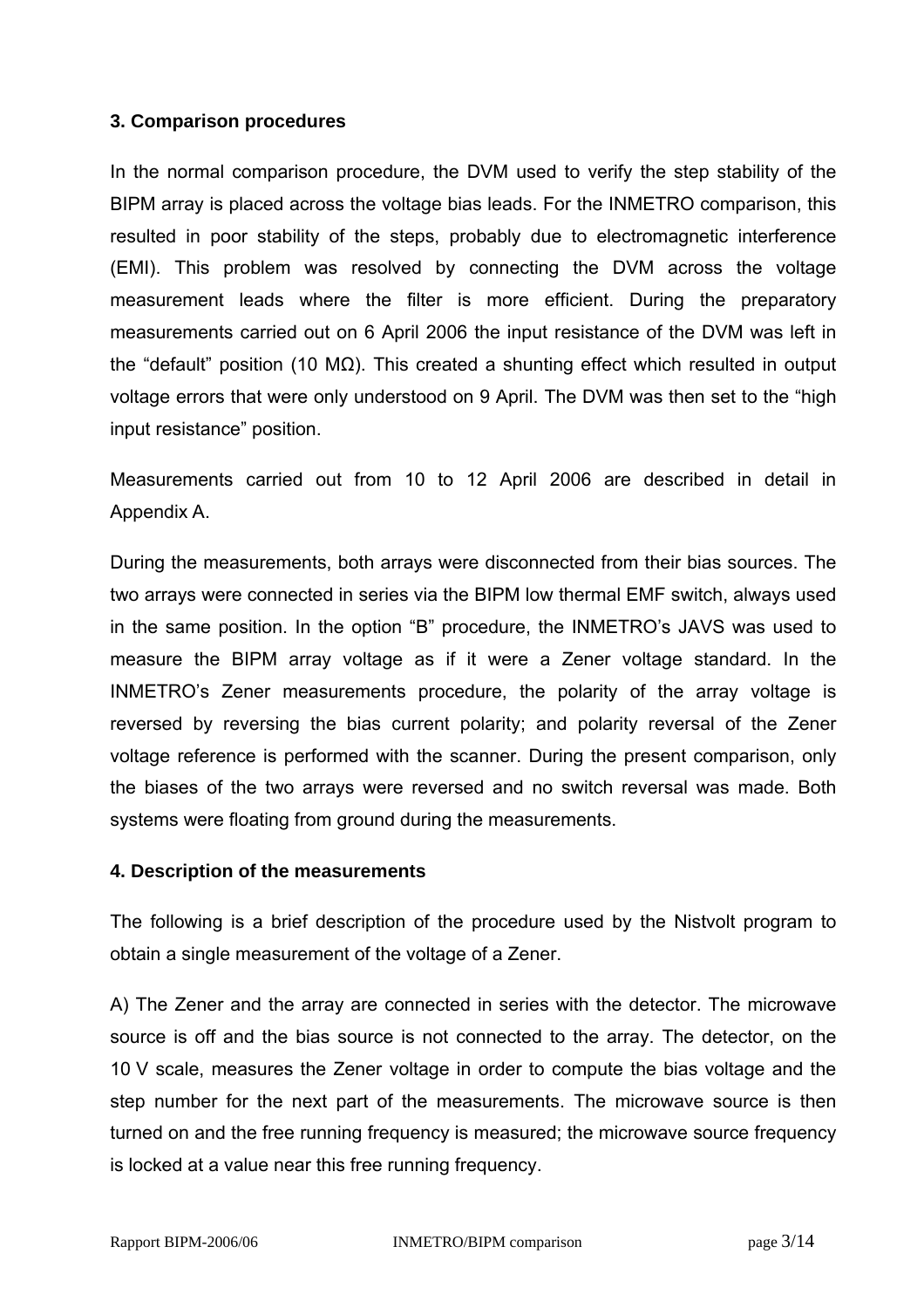B) The bias voltage is applied to the array and the voltage difference between the array and the Zener is measured by the detector on the 1 V scale. When the step is sufficiently stable and the voltage difference is below 5 mV, the first part of the measurement starts. The initial measurement set consists of 12 samples each of 10 detector readings. If a step jump occurs during a sample, the program automatically corrects the subsequent readings to the correct step number. The mean value of the 12 samples is computed and if one or two samples appear as "outliers", they are removed from the data set; otherwise the first two samples are removed: in all cases 10 samples of 10 detector readings are used.

C) For the second part of the measurement procedure, both the Zener and the array voltages are reversed and the difference is measured by the detector on the 1 V scale. The same process as in B) is then followed.

The procedures in B and C are then repeated a second time, so that a series of 4 sets each of 10 data blocks are recorded in total.

The program applies a fit to those 40 data blocks assuming a linear drift of the thermal EMFs during the measurement. The results are the best estimate of the Zener voltage and the Type A uncertainty. The complete series of measurements takes about six minutes when the array steps are stable.

The same procedure was used in the present comparison, except that whereas the Zener voltage was reversed using a scanner, the BIPM array voltage was reversed using the bias source in such a way that no extra source of thermal EMFs was introduced.

It should be pointed out that in most cases, the reproducibility of the different measurements within a series was poor, as compared with the expected stability of the thermal EMFs. A detailed analysis of the data within a series (*see* Appendix B) indicated that each time the detector range was changed a new value of the offset voltage was obtained which appeared to have a "short-term" drift. This value depended on the different changes of scales and was reproducible from one set of a series to the same set of the next one.

Individual data for the difference between the value measured by INMETRO and the theoretical value of the BIPM array voltage are plotted in Fig. 1 together with their Type A uncertainties.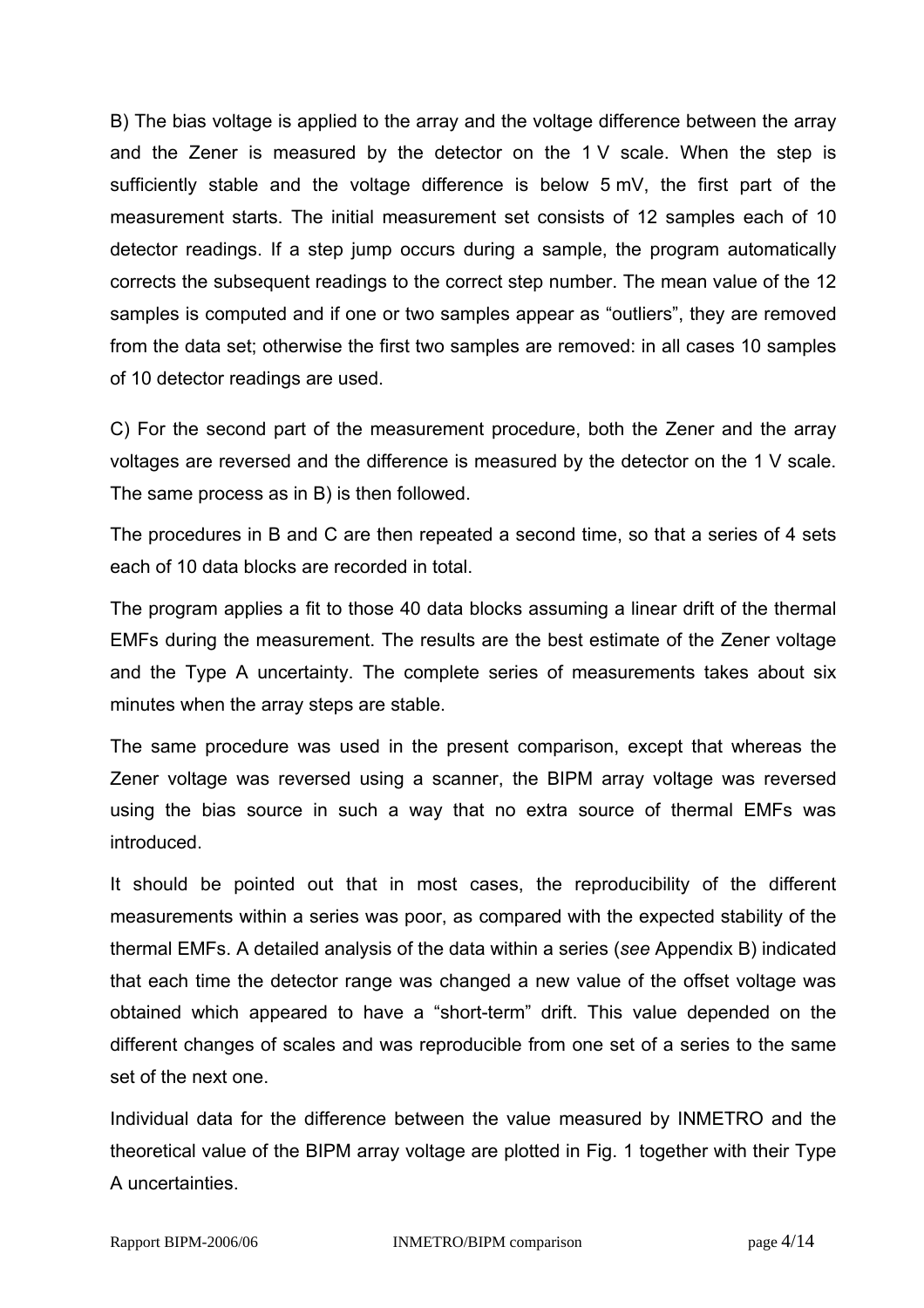## **5. Uncertainties and results**

The sources of Type B uncertainty (Table 1) are: the absolute value of the frequency measured by the EIP counter, the leakage resistance, and the detector gain and its linearity. In the INMETRO uncertainty budget for Zener measurements, a "zero offset uncertainty" refers to the reproducibility of the thermal EMFs of the scanner. This uncertainty is estimated from routine measurements where the Zeners are replaced by short-circuits. This source of uncertainty was not present for the Josephson comparison. The BIPM team nevertheless considers that a "zero offset uncertainty" value has to be taken into account for the uncertainty due to the offset input change of the detector. This value was estimated using the standard deviation of the measured thermal EMFs within the measurements carried out on 11 April 2006 (*see* Appendix C), and is the main source of Type B uncertainty as most of the effects of non linearity and frequency stability are already included in the Type A uncertainty. As both array polarities were reversed during the measurements, the effect of the residual thermal EMFs is also already contained in the Type A uncertainty of the measurements (the standard Type A uncertainty was 6.8 nV).



Fig. 1. Difference between the voltage values measured by INMETRO and the corresponding theoretical values of the BIPM array voltage. The error bars are the 1*σ* Type A uncertainties, as computed by the Nistvolt program.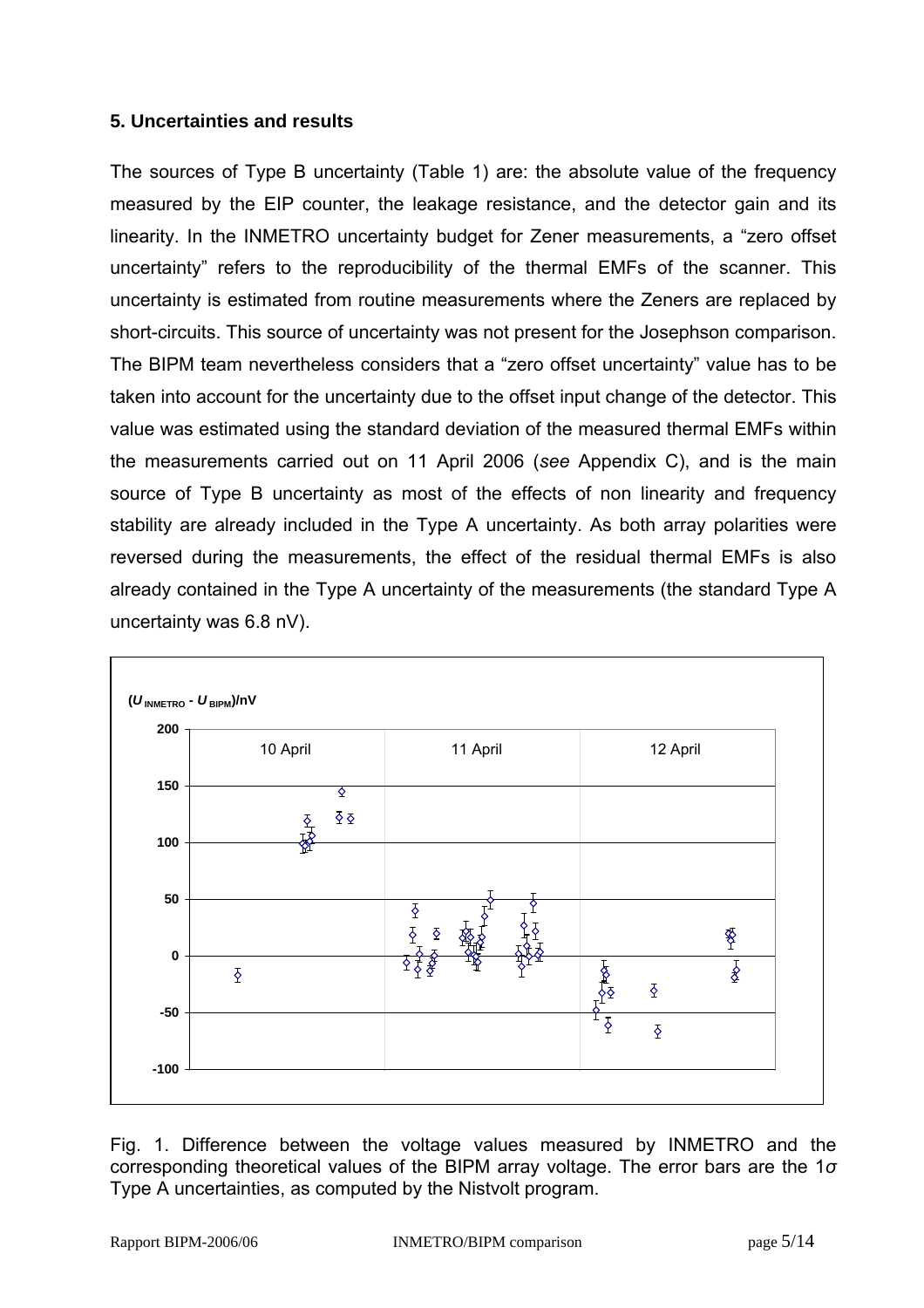|                            |             | Uncertainty/nV |                |
|----------------------------|-------------|----------------|----------------|
|                            | <b>Type</b> | <b>BIPM</b>    | <b>INMETRO</b> |
| Frequency (*)              | B           | 0.2            | 1.2            |
| Leakage resistance         | B           | 0.4            | 1.2            |
| Detector input offset (**) | B           |                | 14.5           |
| Total (RSS)                | B           | 0.4            | 14.6           |

**Table 1.** Estimated Type B standard uncertainty components.

(\*) Both systems were referred to the same 10 MHz frequency reference, so no additional uncertainty other than the EIP frequency stability is included.

(\*\*) The INMETRO array was biased on different steps throughout the comparison and the detector gain was taken into account in the computation of the results, so the detector linearity and gain uncertainty are considered to be already included in the Type A uncertainty of the measurements. This component only refers to the observed input offset changes of the detector.

The result, computed from all 50 series of measurements, is expressed as the relative difference between the values that would be attributed to the 10 V Josephson array standard by the INMETRO ( $U_{INMETRO}$ ) and its theoretical value ( $U_{BIPM}$ ). The Type A relative standard uncertainty is  $0.68 \times 10^{-9}$ .

$$
(U_{\text{INMETRO}} - U_{\text{BIPM}}) / U_{\text{BIPM}} = 1.9 \times 10^{-9}
$$
 and  $u_c / U_{\text{BIPM}} = 1.6 \times 10^{-9}$ 

where  $u_c$  is the combined overall standard uncertainty.

## **6. Discussion and conclusion**

This comparison is the seventh of a new series where the host laboratory uses its own Josephson equipment to measure the voltage of the BIPM array, considered as the transfer instrument. The main feature of this new measurement technique is that it requires that only the BIPM array (not both arrays) maintains a perfectly stable and reproducible 10 V output during the measurements.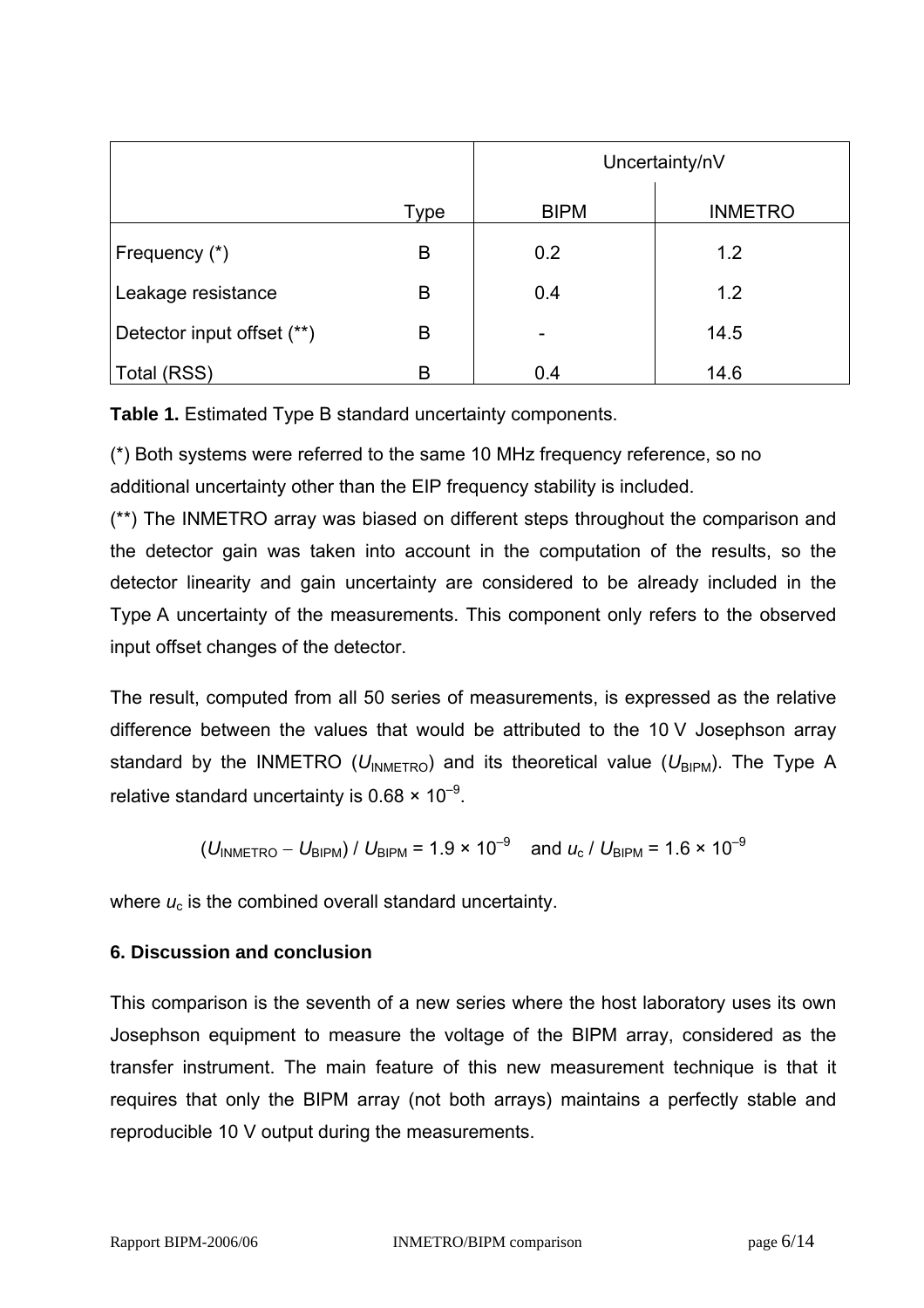The BIPM equipment was installed and preliminary measurements were performed on the day after arrival. During the following days, adjustments were made to various parts of the INMETRO measurement set-up to improve the performance of the whole system (step stability, noise level of the detector, etc.).

The results of the comparison demonstrate the ability of INMETRO in 10 V measurements. This comparison allowed the laboratory to study various problems, and to begin improving the measurement conditions. It appears that some significant modifications of equipment and/or measurement procedure are necessary to reach the accuracy that should be attainable with a Josephson array voltage standard. Nevertheless, it should be pointed out that the present INMETRO system is suitable for Zener measurements, as the observed deviations, under "normal functioning conditions", are of the order of few parts in 10 $^9$ , and in the "worst case" were no more than one part in 10 $8$ .

#### **DISCLAIMER**

Certain commercial equipment, instruments or materials are identified in this paper in order to adequacy specify the environmental and experimental procedures. Such identification does not imply recommendation or endorsement by the BIPM, nor does it imply that the materials or equipment identified are necessarily the best available for the purpose.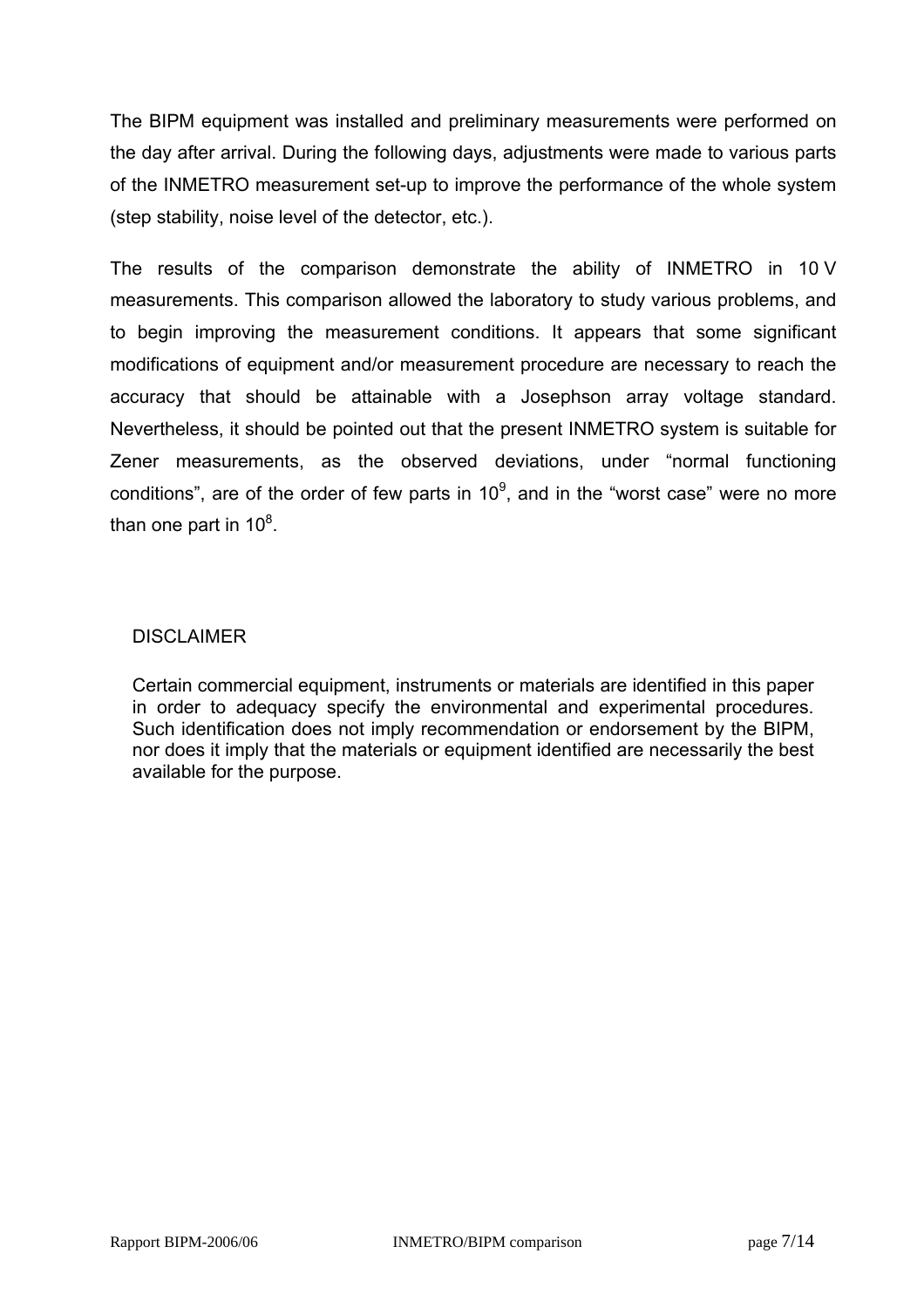## **Appendix A**

#### **General remarks**

Since the mains voltage at INMETRO is 120 ACV, a transformer was used to power part of the BIPM equipment. As is often the case, this introduced noise sources so that grounding connections had to be carefully chosen to obtain stable steps on the BIPM array.

During most of the measurements the microwave frequency of the INMETRO standard was around 74.5 GHz. This microwave frequency was sometimes not as stable as it should be, which could have been due to EMIs between the two systems that occur under non reproducible conditions from day to day, and could explain part of the discrepancy observed during the different series of measurements.

### **10 April 2006**

The first problem encountered was an unexpected lack of stability of the INMETRO microwave frequency. After resolving this problem, a preliminary point was obtained and the observed difference between the measured voltage of the BIPM array and its theoretical value (∆*U*) was 17 nV.

On this day, different modifications were made to improve the stability of the INMETRO array steps. They included modifying the ground connections, using an external capacitor across the INMETRO array bias leads and removing the BIPM DVM monitor during the measurements.

Despite all these modifications, the results of 8 series of measurements were fairly reproducible; the mean difference ∆*U* was 114 nV with a Type A standard uncertainty of  $6 \text{ nV}$ 

It is possible that the parameters needed to improve the step stability are not the most appropriate to limit the EMIs between the two systems.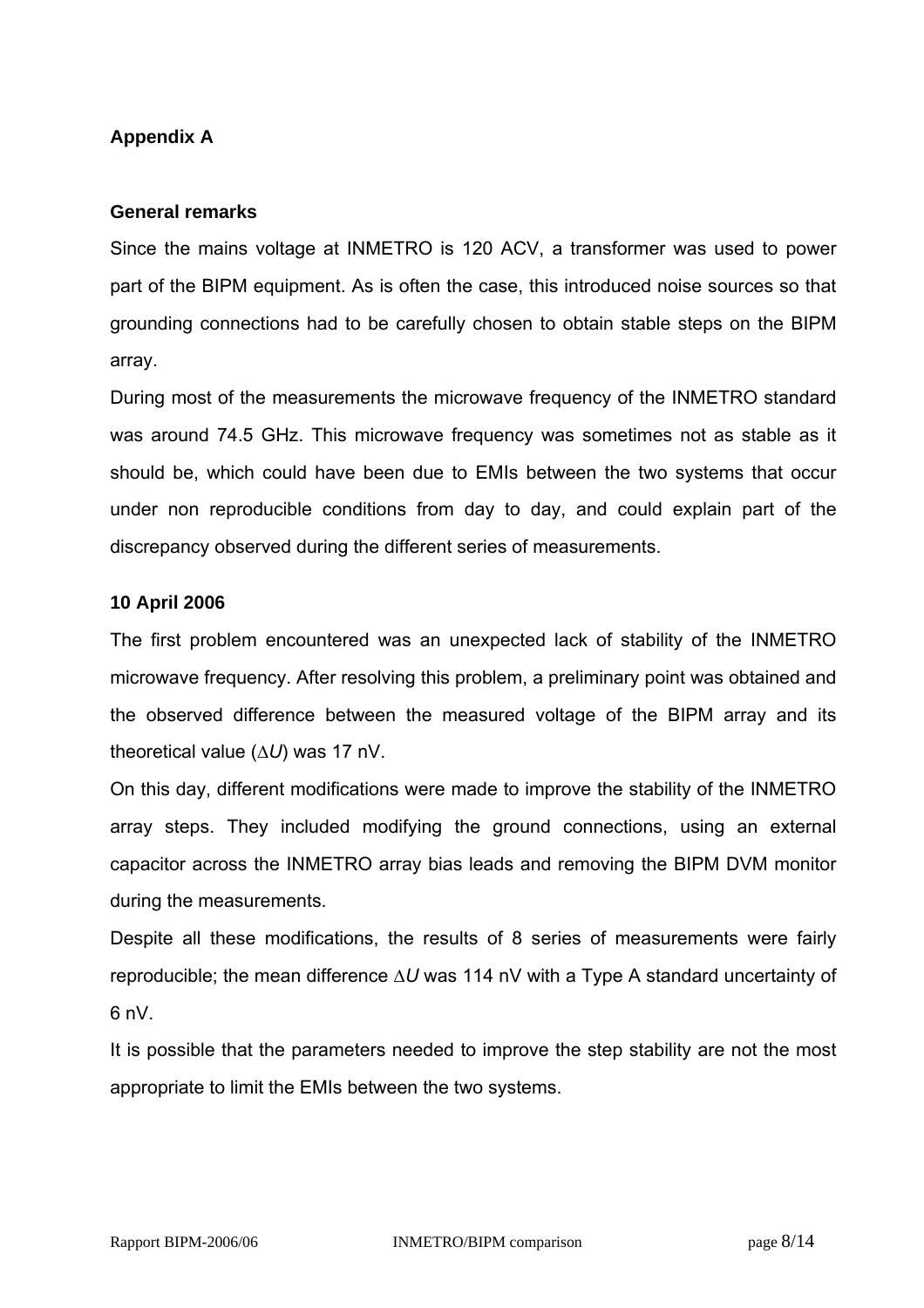#### **11 April 2006**

To test for possible leakage resistance in the INMETRO system, which might have explained the difference observed on 10 April 2006, all the leads to the array were disconnected before starting the measurements; nothing abnormal was detected.

Two Zener measurements were carried out with the INMETRO JAVS, and the result was about the expected Zener value.

In the morning, 11 series of measurements were carried out, but 2 series had to be rejected because a jump of the BIPM array step was corrected by the Nistvolt program as if it had been a jump of the INMETRO array, leading to a wrong value.

In the beginning of the afternoon, 12 series of measurements were carried out, but 1 series had to be rejected for the same reason.

At the end of the afternoon, 11 series of measurements were carried out, but 2 series had to be rejected for the same reason.

For the 9 series of measurements carried out in the morning, the mean difference ∆*U* was +4.7 nV with a relative Type A standard uncertainty of 5.9 nV.

For the 11 series of measurements carried out at the beginning of the afternoon, the mean difference ∆*U* was +15.0 nV with a relative Type A standard uncertainty of 4.9 nV.

For the 9 series of measurements carried out at the end of the afternoon, the mean difference ∆*U* was +11.2 nV with a relative Type A standard uncertainty of 5.8 nV.

For these 29 series of measurements all together, the mean difference ∆*U* was 10.6 nV with a Type A standard uncertainty of 3.2 nV.

At the end of this day, three measurements were carried out in similar conditions with the leads short-circuited at the output connector of the BIPM array. The measured mean value was 12 nV with a Type A standard uncertainty of 21 nV.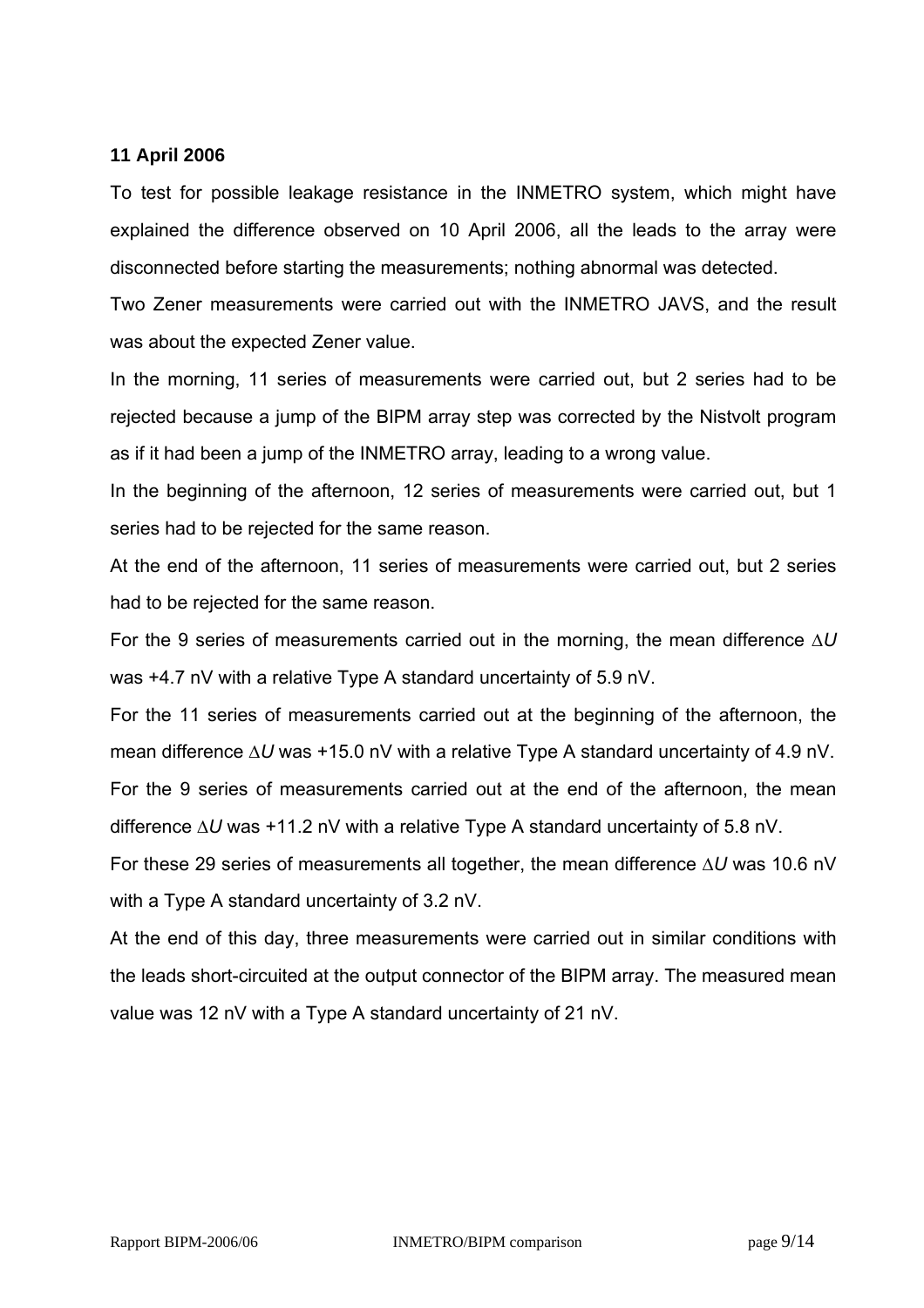#### **12 April 2006**

Three measurements were carried out with the INMETRO Josephson system under conditions similar to those at the end of April 11, except that the leads were shortcircuited at the output connector of a Zener reference. Then 3 measurements were carried out on the Zener itself. The mean value of the short circuit EMFs was –3 nV with a Type A standard uncertainty of 2 nV. The result for the Zener was about 100 nV lower than that measured on 11 April with a Type A standard uncertainty of 70 nV.

In the morning, 7 series of measurements were carried out, but 1 series had to be rejected because of a jump of the BIPM array.

In the afternoon, 14 series were carried out, but only 2 gave the expected results. At the time it was supposed that instabilities in the systems resulted in unexpected jumps of the BIPM array, though later it appeared that this was not the only reason. Two measurements of the Zener gave a value 700 nV higher than in the morning; this difference may have been partly due to a change of the Zener voltage as the instrument was disconnected from the mains since the morning.

At the end of this day, it was proposed to change the microwave frequency of the INMETRO system to try to find stabler steps. This resulted in an improved reproducibility of the measurements and values closer to those expected. This was obtained after many changes to the measurement configuration, so that it is possible that the same cause could have produced the frequency instability, step instability, and non reproducible results.

For the 9 series of measurements carried out in the morning and the beginning of the afternoon, the mean difference ∆*U* was –37.6 nV with a relative Type A standard uncertainty of 6.9 nV.

For the 5 series of measurements carried out at the end of the afternoon, the mean difference ∆*U* was +4.1 nV with a relative Type A standard uncertainty of 8.2 nV.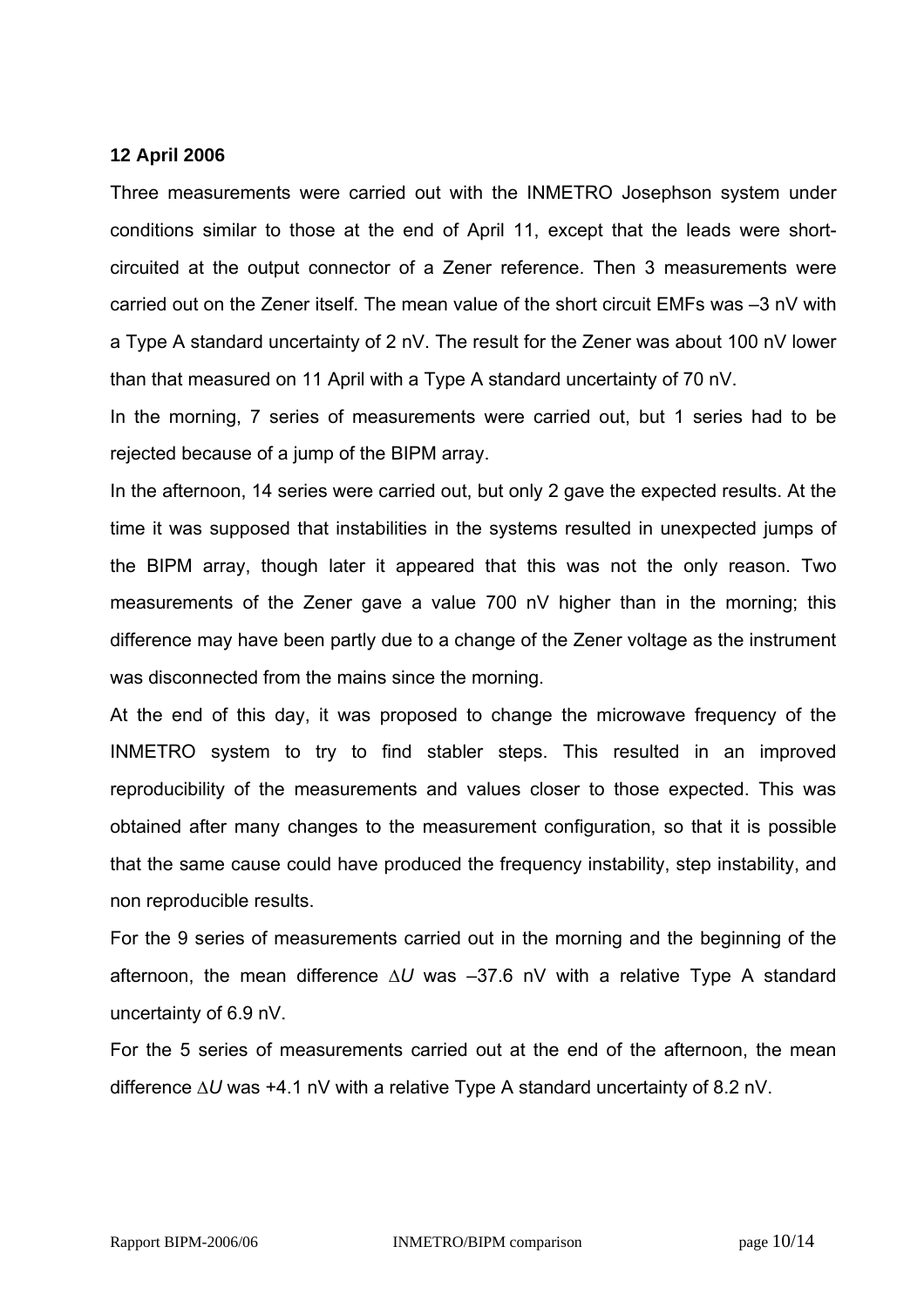#### **13 April 2006**

Eight measurements of thermal EMFs were carried out with the INMETRO Josephson system under similar conditions to those of April 12 with the leads short-circuited at the output connector of a Zener reference.

The mean value of the short circuit was –6 nV with a Type A standard uncertainty of 4 nV.

### **Discussion**

One characteristic of these measurements is the coherent stability of the dispersion of the results between the different groups of series: for the 8 series on 10 April, the three groups of 9, 11 and 9 series on 11 April, the first 9 series on 12 April and the last 5 series on 12 April, the standard deviation of a single observation is typically between 15 nV and 20 nV.

Because various modifications were made to the INMETRO JAVS on 10 April to improve the stability of the INMETRO array steps, our INMETRO colleagues consider that the series of April 10 should be considered as preliminary measurements, and only the series carried out on 11 and 12 April should be taken into consideration for the final comparison result. However, the BIPM team feel that all series should be taken into account because their dispersion is evidence of the true day-to-day reproducibility of the INMETRO system in its present condition.

It remains possible that the reproducibility problem is due to EMIs between the two systems, and this would signify a lack of "robustness" of the measurement system.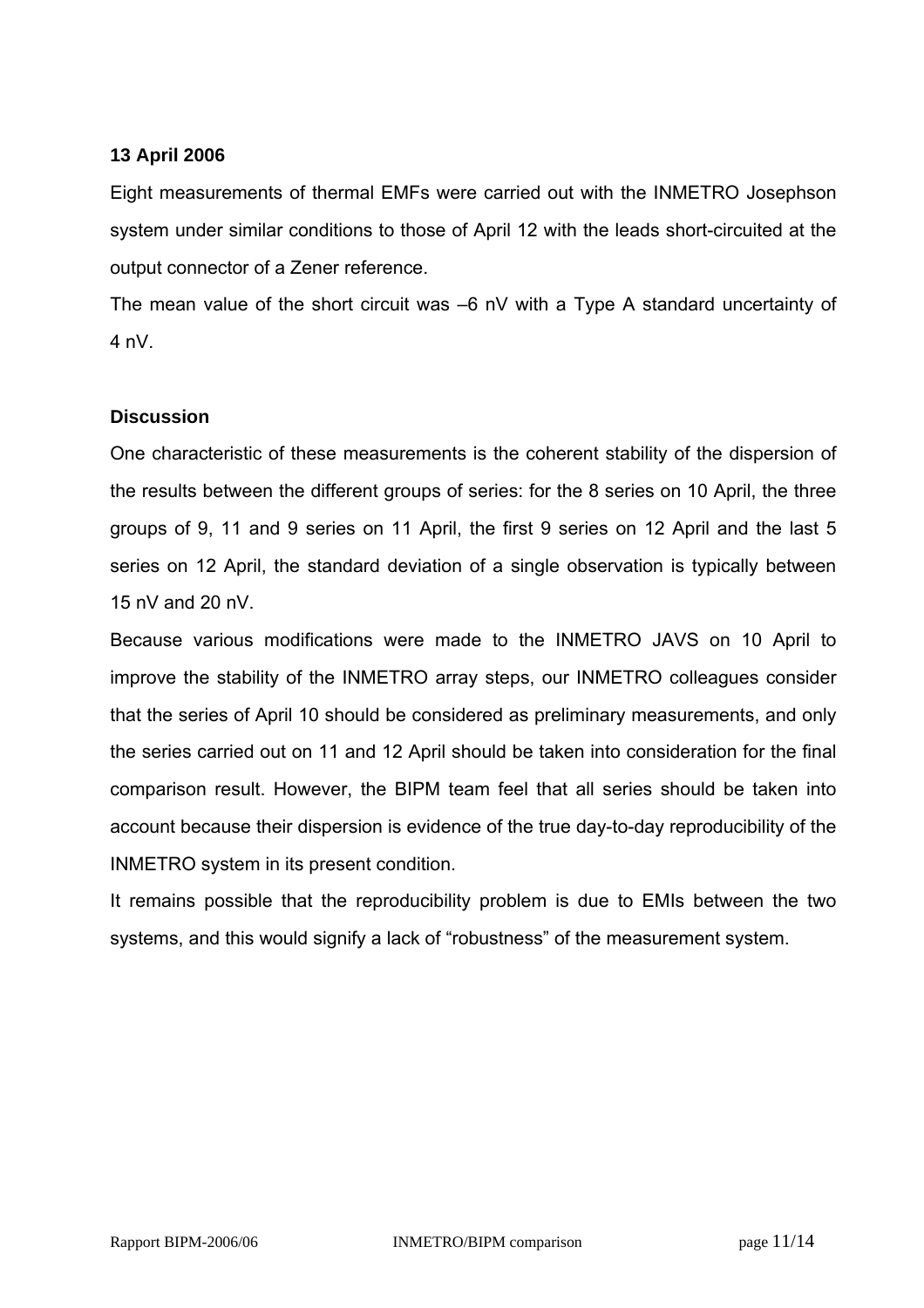## **Appendix B**

This appendix elaborates the discussion in section 4. The reproducibility of the different measurement sets within a series has to be compared with their reproducibility from one series to the next series. Each series comprises four sets of measurements in different polarities  $(1+)$ ,  $(1-)$ ,  $(2+)$  and  $(2-)$ . If the observed drift of the measured voltage between  $(1+)$  and  $(2+)$  and between  $(1-)$  and  $(2-)$  within a series were due to the thermal EMFs in the measurement leads, the measured voltages of the same sets in the next series would be at about the extrapolated values from the previous sets. Figure 2a represents the measured data of three series on 11 April.



Fig. 2a. Measured values of the BIPM array with the INMETRO system. The open symbols represent the measurements in polarity (+) of three series carried out between 10:58 and 11:20 on 11 April; the filled symbols represent the measurements in polarity (–). The dotted lines show the mean drift of the measured values of the two sets in the same polarity during each series.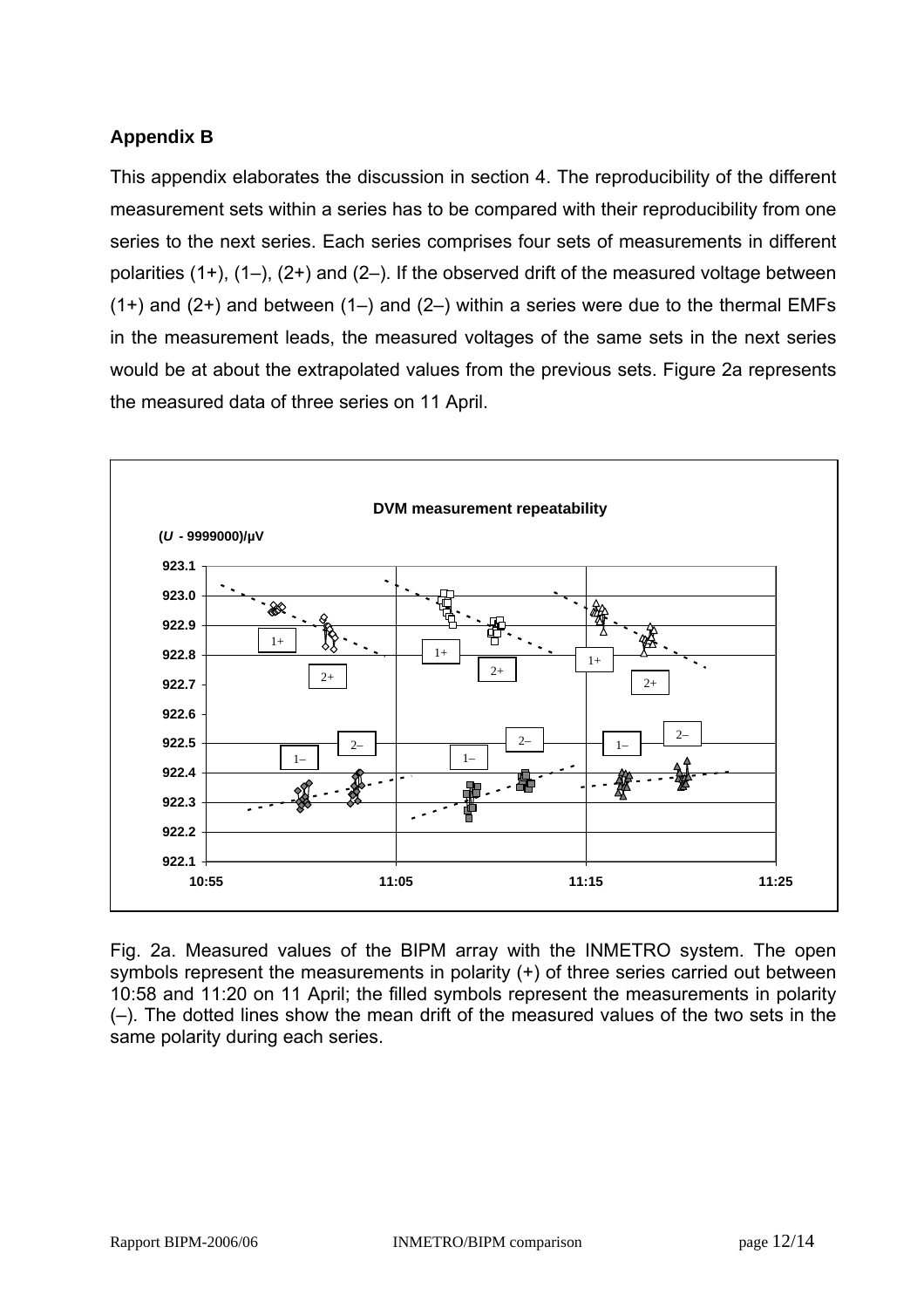To visualize the repeatability of the measured values of the same set in the different series, the data of Figure 2a have been referred to a common time origin corresponding to the beginning of each series.



Fig. 2a. Measured values of the BIPM array with the INMETRO system. The open diamonds, squares and triangles are for the measurements in polarity (+) of three series carried out between 10:58 and 11:20 on 11 April; The dark diamonds, squares and triangles are for the measurements in polarity (–). The data are referred to a common time origin corresponding to the beginning of each series.

This seems to indicate that the largest source of drift in the measured values is due to a change of the input offset of the DVM each time it changes scale. Furthermore, as it is only in the first part of the series that the DVM scale is set to 10 V, this makes an asymmetry in the measurement sequence, with the consequence that the drift rate between (1+) and (2+) is more than a factor two greater than that in the opposite direction, between (1–) and (2–).

This effect could possibly be reduced by introducing a time lag, or by using the "autozero" mode of the detector at the beginning of each set of measurements.